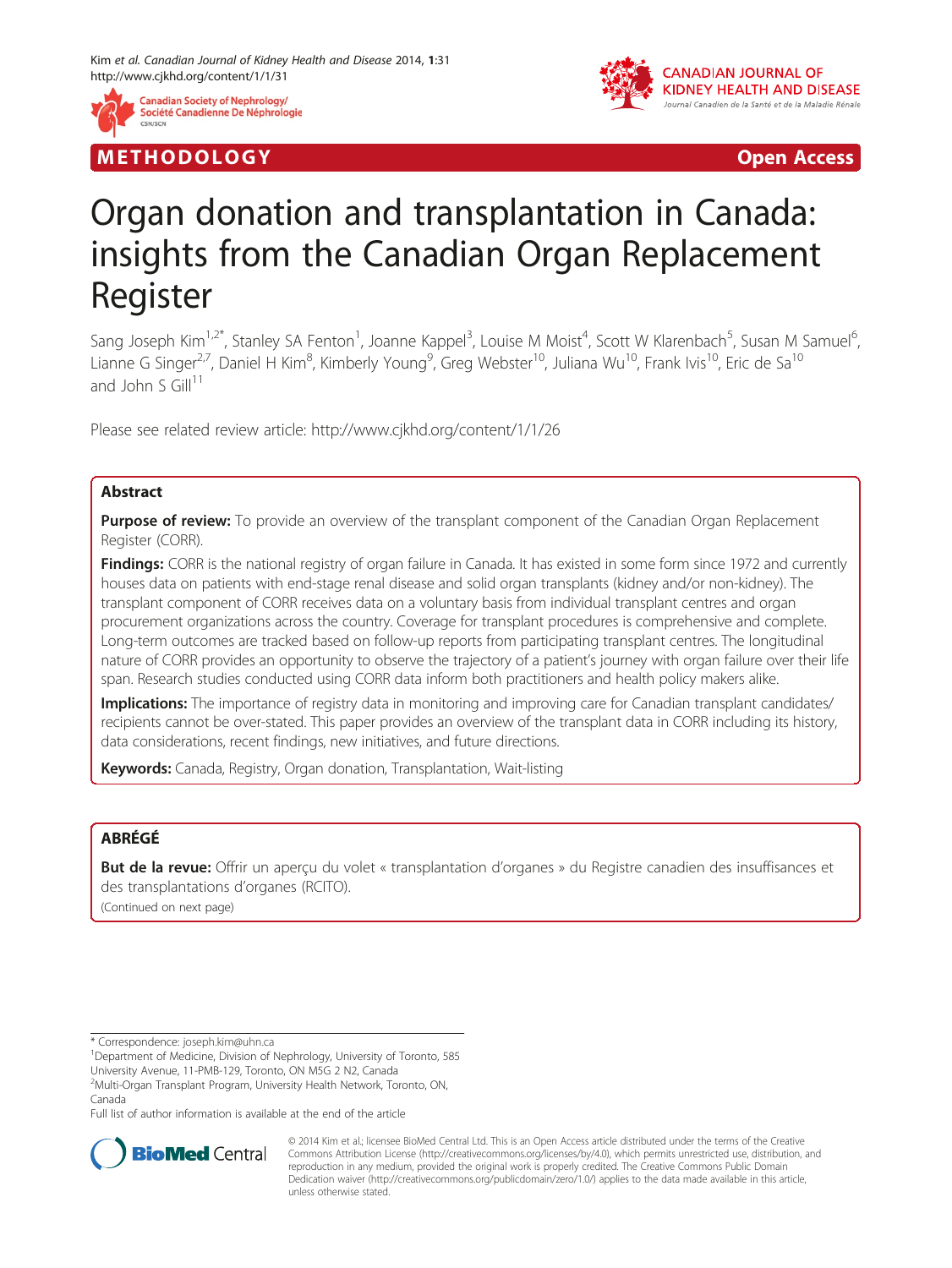#### (Continued from previous page)

Résultats: Le RCITO est le Registre canadien des insuffisances d'organes au Canada. Il a commencé à prendre forme en 1972, et contient à l'heure actuelle des données sur des patients atteints de néphropathie terminale et sur des transplantations (rénales ou non rénales) d'organes pleins. Le volet « transplantation d'organes » du RCITO collige des données qui ont été envoyées, sur une base volontaire, par des centres de transplantation et des services d'approvisionnement en organes à travers le pays. Le Registre offre une couverture exhaustive et complète des différentes interventions de transplantation. Les résultats à long terme sont retracés à partir de rapports de rendez-vous de suivi des centres de transplantation participants. L'ampleur longitudinale du RCITO offre la possibilité d'observer le parcours, tout au long de sa vie, du patient atteint d'une insuffisance organique. Les études produites à partir des données du RCITO éclairent à la fois les praticiens et les décideurs du domaine de la santé.

Implications: On ne peut surestimer l'importance des données du Registre lorsqu'il s'agit d'effectuer le suivi des candidats canadiens potentiels à une transplantation, ou d'améliorer les soins qui leur sont offerts. Cette revue offre un aperçu des données du RCITO qui se rapportent à la transplantation d'organes, dont : l'historique, les éléments à considérer sur les données, des résultats récents, de nouvelles initiatives et les orientations futures.

## What was known before

The Canadian Organ Replacement Register (CORR) is the national registry of organ failure and contains information on dialysis, donation, and organ transplantation in Canada. However, the details of CORR's transplant data holdings and the future directions of the registry are not widely known.

### What this adds

This review provides a description of CORR, its transplantrelated data holdings, the results of analyses using these data, and the future direction of the registry.

## Background

The Canadian Organ Replacement Register (CORR) is the national registry for organ failure in Canada. The scope of CORR includes all incident and prevalent endstage kidney disease (ESKD) patients on dialysis, organ donors (deceased and living), and recipients of kidney and/or non-kidney organ transplants. CORR is a longitudinal database, i.e., all kidney patients are tracked from the time of dialysis initiation or transplantation to dialysis modality switches, organ failure, and/or death. Non-kidney solid organ transplant patients are tracked from the time of transplantation. The CORR Board of Directors (comprised of physicians, surgeons, allied health professionals, data scientists, patient advocates, and patients) is responsible for providing strategic advice to the CORR team at the Canadian Institute for Health Information (CIHI). CIHI oversees CORR operations including data collection, management, analytics, and reporting.

This report provides an overview of the transplantation component of CORR. A detailed review of the dialysis component of CORR has also been published [[1](#page-7-0)].

### **History**

CORR originally started as a renal failure registry in 1972 under the leadership of Dr. Arthur Shimizu [\[2](#page-7-0)]. In 1973, the registry transferred to Statistics Canada, in collaboration with the Kidney Foundation of Canada. Its first report was published in 1974, and in subsequent years, more detailed reports of dialysis and kidney transplantation activity were produced. In 1980, CORR developed a new partnership with the Kidney Foundation of Canada, Health Canada, and Statistics Canada, with guidance from the Canadian Society of Nephrology. Information on extra-renal solid organ transplants became a part of CORR's data holdings in 1987. This was initiated after the Advisory Committee on Institutional and Medical Services made a recommendation in 1985 that CORR become a fully functional organ failure registry. Data on extra-renal solid organ transplants performed prior to 1987 were also retroactively collected, although not systematically. Prospective data collection on all incident extra-renal solid organ transplants started on January 1, 1988. All kidney transplants in patients initiating renal replacement therapy in Canada from January 1, 1981 onward are captured in CORR.

## Methods

#### Data considerations

Data for the transplant portion of CORR are voluntarily submitted to CIHI by all Canadian transplant centres, either directly or through their provincial and regional organ procurement organization (OPO). A total of 25 kidney, 9 liver, 11 heart, 6 lung, 8 pancreas, 3 intestinal/ multi-visceral, and 2 islet transplant programs are represented in CORR. Data submission occurs twice a year. After the completion of data entry at CIHI, reporting centres are provided standardized audit reports for the purposes of data verification. At present, the CORR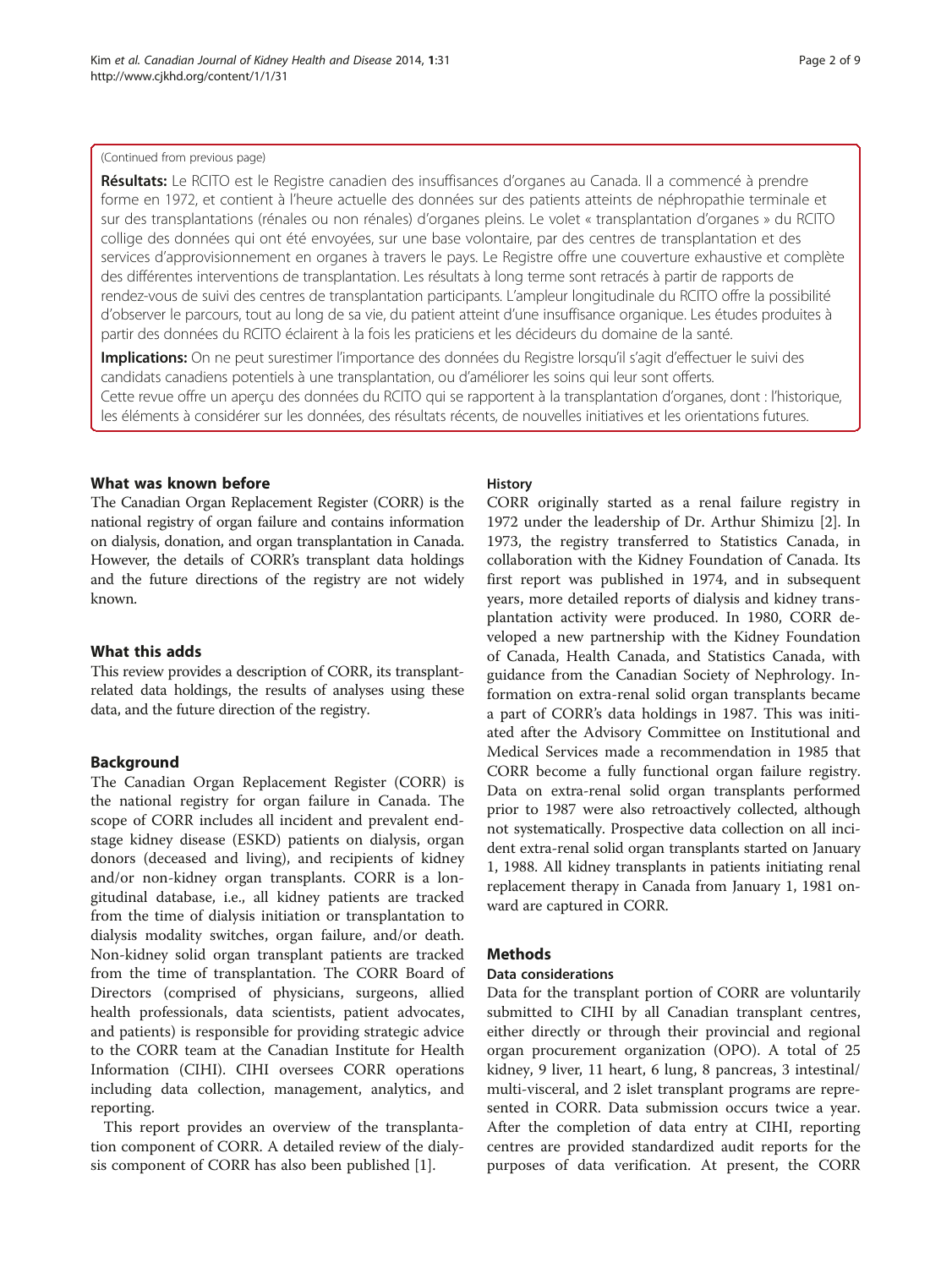annual data file is available approximately 9 months after year-end and the CORR annual analytical report is published within 11 months following data year-end. Only transplants performed in Canada are reported by CORR. However, out-of-country transfers are also captured when reported by transplant facilities.

Newly transplanted patients are reported to CORR via organ-specific registration forms. This includes baseline demographic and clinical information as well as events in the early post-transplant period (e.g., delayed graft function in kidney transplant recipients). Forms detailing the characteristics of deceased and living donors are typically completed by the OPO and transplant centres, respectively. Follow-up events, including return to dialysis, re-transplantation, graft failure, or death, are reported to CORR using the follow-up or outcome forms for each organ transplant group. Coverage of transplant procedures in CORR has been evaluated against the CIHI Discharge Abstract Database and found to have 98.5% agreement despite voluntary reporting by transplant centres [\[2](#page-7-0)]. The completeness of follow-up data in CORR has not undergone a similar validation process. Moreover, certain data elements have historically displayed greater degrees of missingness (e.g., race/ethnicity, cause of death, cause of graft failure) than other data elements [\[2](#page-7-0)]. Further details on CORR data quality can be found in Appendix D of the 2014 CORR Annual Report [\(www.cihi.ca/corr\)](http://www.cihi.ca/corr). All of the CORR reporting forms for 2014 are provided in the Additional file [1](#page-7-0). Each data element is explicitly defined in a CORR instruction manual provided by CIHI to all participating centres.

CORR does not currently receive patient-level data for those wait-listed for transplantation. Aggregate counts of patients waiting for solid organ transplants are provided on a semi-annual basis by the OPO responsible for maintaining these waiting lists. This allows for the tracking of total numbers of patients on the waiting list at the end of each calendar year as well as the number of deaths over the year. The OPO contributing wait-list counts include BC Transplant, Southern Alberta Organ and Tissue Donation Program (Calgary), HOPE Edmonton, the Saskatchewan Transplant Program (Saskatoon and Regina), Transplant Manitoba Gift of Life, the Trillium Gift of Life Network (Ontario), Transplant Québec and the Nova Scotia Multi-Organ Transplant Program (for the Atlantic region). A recent effort to collect patient-level data from the time of referral to transplantation has been undertaken in the ESKD population (see below).

## Results

### Organ donation in Canada

In CORR, deceased organ donors are defined as donors from whom at least one organ was recovered and transplanted. This definition is more conservative than that

used by the Organ Procurement and Transplantation Network (U.S.) and Eurotransplant (Europe), which includes donors whose organs were recovered, but not transplanted. This is an important distinction to consider when making comparisons of deceased donor rates between countries. Moreover, CORR's definition precludes the ability to quantify rates of organ discard from donors whose organs were recovered but not used.

The deceased donation rate has shown steady improvement in Canada, rising from 12.9 per million population (PMP) in 2002 to 15.5 PMP in 2012 (Figure [1\)](#page-3-0) with gains in donors from neurological determination of death (NDD) and donation after cardio-circulatory death (DCD). DCD have doubled from 40 donors in 2008 to 82 donors in 2012 and currently makes up 14% of total deceased donations (target 25%). The living donor rate has been stable over the last 10 years; in 2012, the living and deceased donation rates were the same (i.e., 15.5 PMP).

A closer look at the general increase in Canadian deceased donation activity shows that certain regions such as Quebec, Ontario, B.C., and Atlantic Canada have made and sustained modest gains over the last 10 years while other provinces have remained stable in their activity or have shown some decline (Table [1](#page-3-0)). Specifically, Nova Scotia and Newfoundland have achieved over 22 donors PMP, which is the deceased donor performance target reported in the 2011 Call to Action report [\[3\]](#page-7-0). There were 540 deceased donors and 539 living donors in 2012; it is the first time that the former has exceeded the latter (Figure [2](#page-4-0)). This translated into 1,686 deceased and 539 living donor kidney and/or non-kidney transplants in 2012. This represents a 25% increase in deceased donor transplants and a 22% increase in living donor transplants when compared to 2002 (Figure [3](#page-4-0)). During this time, the rate of organ utilization per deceased donor has remained stable for kidneys, livers, hearts, and lungs (Figure [4](#page-5-0)).

## Solid organ transplantation in Canada Kidney transplantation

There were 3,428 prevalent kidney transplant candidates on the waiting list by the end of 2012, a 13.7% increase from 2001. Despite this growth in the prevalent waiting list, the mortality rate of kidney transplant candidates has remained stable at 2 to 3% per year (Additional file [1](#page-7-0): Figure S1). The record number of wait-listed candidates was mirrored by the number of kidney transplants performed in 2012. A total of 1,245 patients received a kidney transplant in 2012, with an approximately 2/3 to 1/3 distribution of deceased to living donors. This represents an increase of 24.6% in kidney transplant activity from 2003 to 2012 (Additional file [1](#page-7-0): Table S1). A total of 72 kidneys were simultaneously transplanted with non-kidney organs (other than pancreas) from 2003 to 2012. There has been no clear trend in this activity over time, with 5 to 11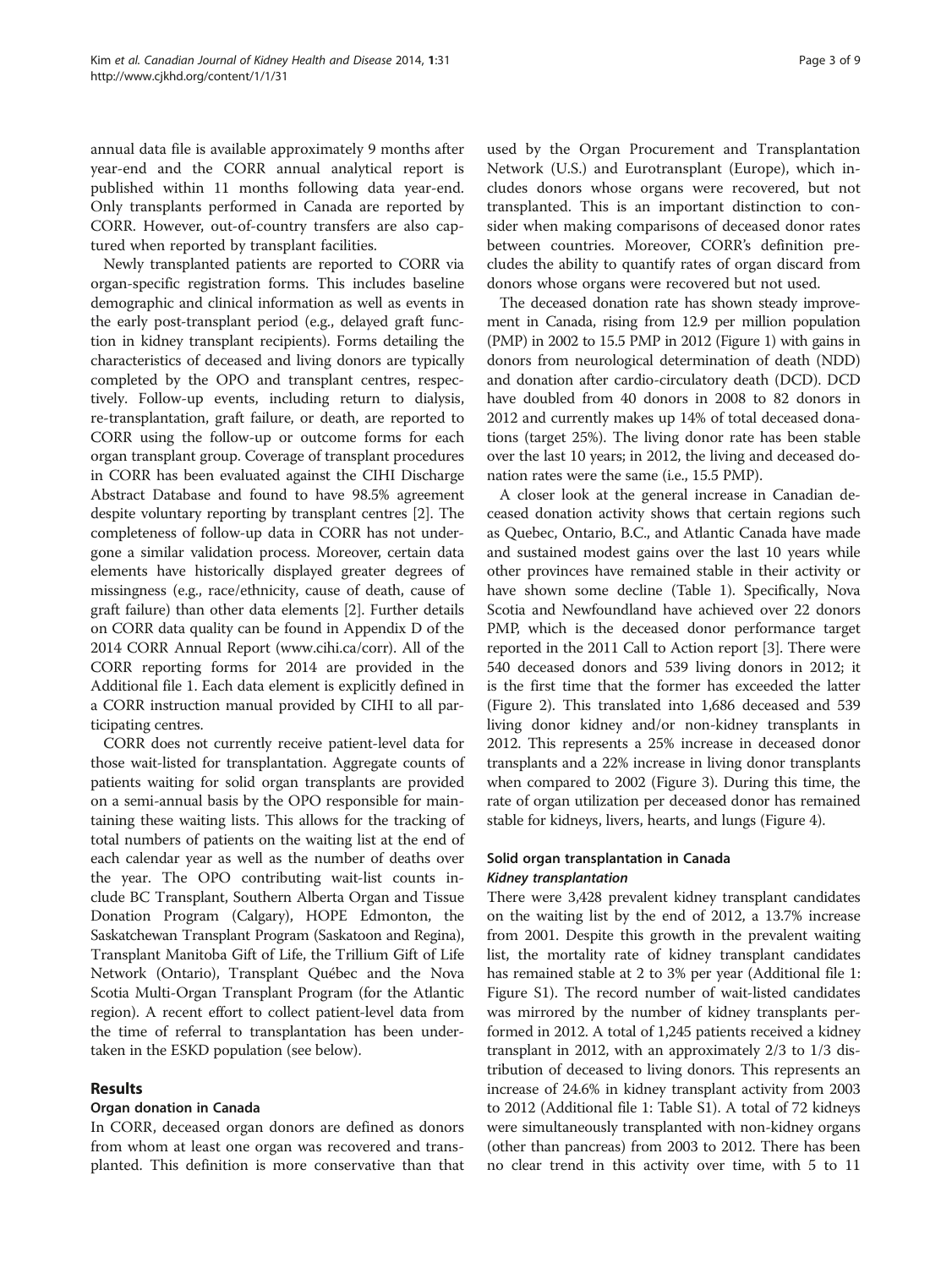file [1](#page-7-0): Table S1).

Kidney transplant outcomes are excellent, with 1- and 5-year total graft survival (where graft failure is defined as return to dialysis, pre-emptive kidney transplant, or death with graft function) of 93.4% and 81.8% in deceased donor kidney transplants and 97.1 and 90.0% in living donor kidney transplants, respectively (Additional file [1:](#page-7-0) Figure S2). Death-censored graft survival at 1- and 5-years for deceased donor kidney transplants are 95.6% and 88.9% while living donor kidney transplants are 97.7% and 93.4%, respectively (Additional file [1](#page-7-0): Figure S3). From 2003 to 2012, outcomes have modestly improved for deceased donor kidney transplants and remained stable for living donor kidney transplants (Additional file [1](#page-7-0): Figures S4 to S7).

#### Liver transplantation

At the end of 2012, 492 patients were awaiting a liver transplant. Over the last decade, the year with the largest waiting list was 2006 at 723 patients (Additional file [1](#page-7-0):

#### Heart transplantation

2012 (Additional file [1:](#page-7-0) Figure S11).

There has been a steady rise in the number of patients wait-listed for a heart transplant in Canada over the last

Table 1 Deceased donor rate (Per Million Population) by region

|          |             | 2002 | 2003 | 2004 | 2005 | 2006 | 2007 | 2008 | 2009 | 2010 | 2011 | 2012 |
|----------|-------------|------|------|------|------|------|------|------|------|------|------|------|
| Canada   |             | 12.9 | 13.3 | 12.9 | 12.7 | 14.1 | 14.7 | 14.4 | 14.4 | 13.6 | 14.9 | 15.5 |
| Province | B.C.        | 7.3  | 9.4  | 7.4  | 5.9  | 8.4  | 8.8  | 12.3 | 7.2  | 10.8 | 12.2 | 15.1 |
|          | Alta.       | 17.3 | 11.4 | 16.2 | 14.1 | 14.8 | 13.7 | 11.4 | 10.6 | 8.9  | 10.3 | 10.1 |
|          | Sask.       | 12.0 | 17.1 | 9.0  | 15.1 | 10.1 | 14   | 12.8 | 12.6 | 12.5 | 12.3 | 5.6  |
|          | Man.        | 9.5  | 10.3 | 6.0  | 5.1  | 11.0 | 12.6 | 11.6 | 11.5 | 15.4 | 7.2  | 9.5  |
|          | Ont.        | 11.3 | 11.6 | 12.3 | 11.8 | 13.6 | 15.5 | 13.6 | 16.7 | 15.1 | 16.3 | 18.7 |
|          | Que.        | 16.8 | 19   | 18   | 17.8 | 18.2 | 18.2 | 19.5 | 17.6 | 15.1 | 17.2 | 14.9 |
|          | N.B.        | 14.7 | 16   | 13.3 | 21.3 | 13.3 | 17.4 | 10.7 | 14.7 | 10.6 | 9.3  | 15.9 |
|          | N.S./P.E.I. | 11.8 | 11.8 | 9.6  | 13.9 | 20.3 | 15   | 17.1 | 16   | 20.1 | 26.4 | 15.5 |
|          | N.L.        | 27.0 | 19.3 | 9.7  | 13.6 | 23.5 | 9.9  | 15.8 | 13.8 | 9.8  | 19.6 | 23.4 |



Figure 1 Canadian donor rate per million population by donor type.

- Living Donor

Deceased Dono

<span id="page-3-0"></span>Rate per Million Population

Figure S8). Mortality rates on the liver transplant waiting list are 15 to 20% per year and have remained relatively stable. A total of 494 patients received a liver transplant in 2012, a 22.0% increase since 2003 (Additional file [1](#page-7-0): Table S2). Living donor liver transplants represent about 16% of the total activity. The cumulative survival of liver transplant recipients ranges from 81.8 to 87.0% in the first year after liver transplant (as a function of age group) to 74.0 to 82.0% by the end of the fifth year posttransplant (Additional file [1](#page-7-0): Figure S9). There has been little difference in the outcomes of deceased and living donor liver transplantation, although the cumulative survival of living donor liver recipients is numerically superior to deceased donor liver recipients (Additional file [1:](#page-7-0) Figure S10). Short and long-term liver transplant outcomes have shown an improving trend from 2003 to

18 16  $14$ 

2003

 $13.3$ 

13.7

12.9

 $14.1$ 

2004

12.9

14.9

2005

 $12.7$ 

15.6  $\begin{array}{|c|c|}\n\hline\n17.0\n\end{array}$ 

2006

 $14.1$ 

2007

 $14.7$ 

 $16.8$  16.4

2008

14.4

2009

 $14.4$ 

15.3

 $2010$ 2011

 $13.7$ 

 $16.3$  15.1

 $14.9$ 

2012

15.5

15.5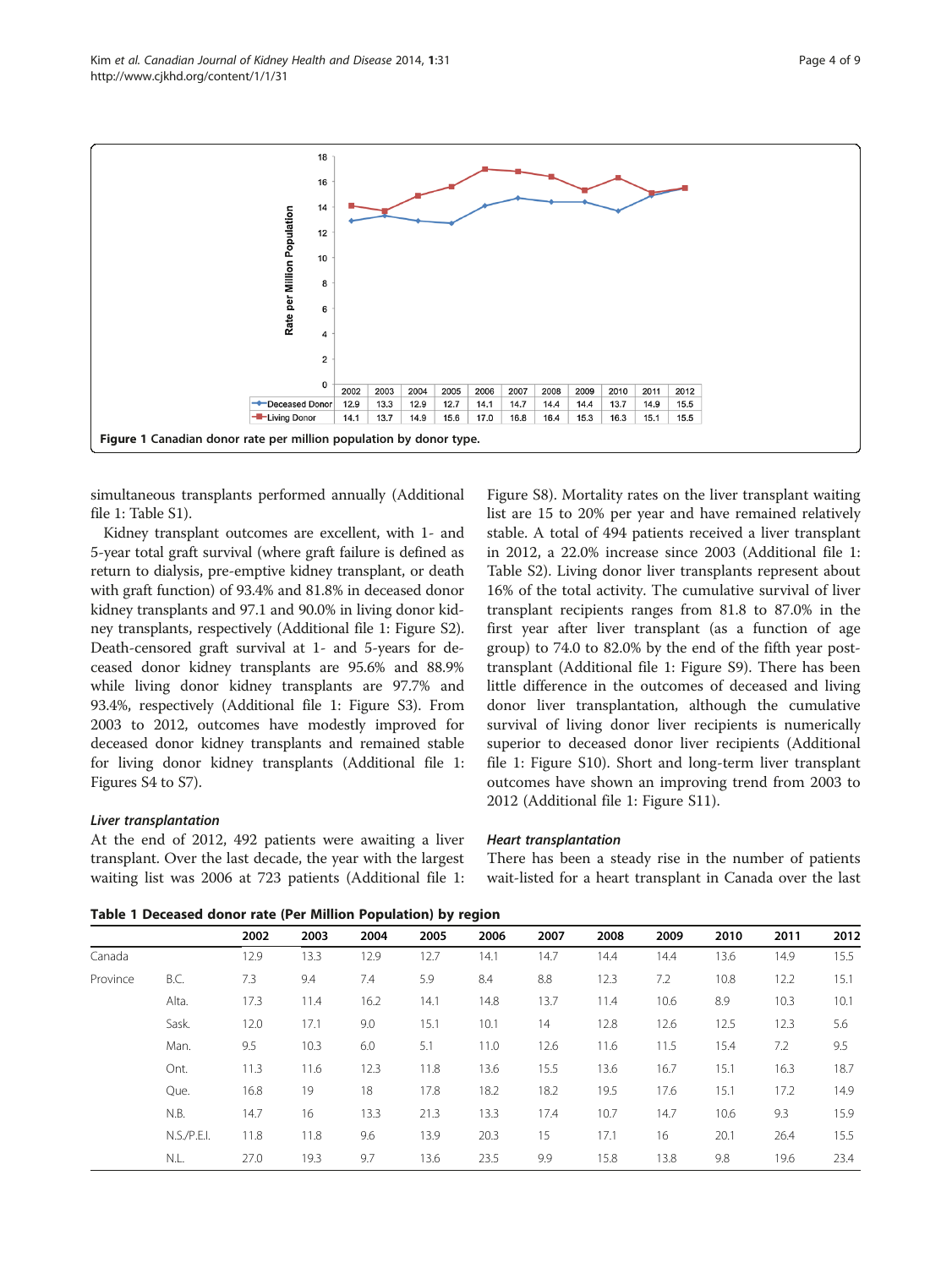<span id="page-4-0"></span>

several years. In 2012, a total of 183 patients were waiting for a heart transplant, whereas 125 patients were waiting at the end of 2001 (Additional file [1:](#page-7-0) Figure S12). This represents a 46% increase in wait-list activity. There were 161 heart transplants performed in 2012 with 11% of recipients in the pediatric category (i.e., age 0 to 17 years). The peak year for transplant activity over the last decade was 2006 with 178 heart transplants (Additional file [1](#page-7-0): Table S3). Notably, a marked decline in wait-list mortality has been observed over the last several years, from 32% in 2001 to 9% in 2012. The cumulative survival of heart transplant recipients ranges from 77.9 to 88.6% at 1-year and 75.0 to 83.9% at 5-years, depending on recipient age category (Additional file [1:](#page-7-0) Figure S13). There has been a trend toward improving heart transplant survival, at least to 3-years post-transplant (Additional file [1](#page-7-0): Figure S14).

Some of the trends observed could be explained by increased utilization of Ventricular Assist Devices (VAD) [[4\]](#page-7-0), which may increase the number of patients surviving on the waiting list. Paradoxically, it may also help explain the decrease in the number of heart transplants, as programs can now wait longer for better quality and matched organs, while patients are supported by VADs. Currently, data on VAD utilization are not captured by CORR.

### Lung transplantation

Like heart transplantation, there has been a progressive increase in the number of prevalent wait-listed lung transplant candidates over the last decade. At total of 315 patients were waiting for a lung transplant at the end of 2012. This represents a 93% increase since 2001.

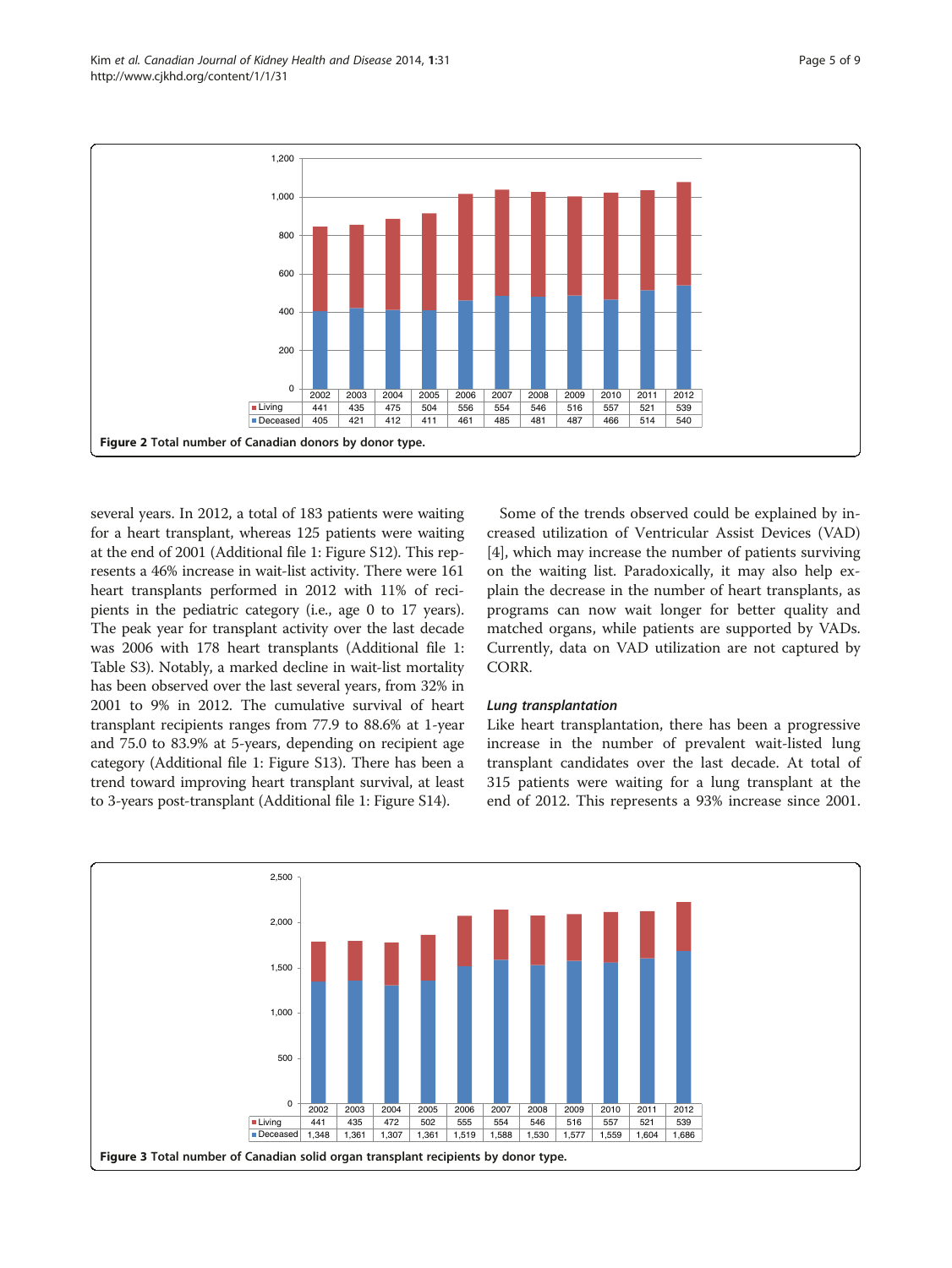Unfortunately, the wait-list mortality rate of lung transplant candidates remains high, ranging from 18 to 24% over the last decade (Additional file [1:](#page-7-0) Figure S15). With the increasing number of patients waiting for a lung transplant, there has also been an increase in the number of lung transplant procedures. In 2012, a total of 191 lung transplants were performed, which is the most in a single year over the prior decade (Additional file [1](#page-7-0): Table S4). The vast majority of these transplants were bilateral lung procedures (157 of 191 in 2012) and this pattern persisted over the last decade (Additional file [1:](#page-7-0) Table S5). The 1- and 5-year cumulative survival probabilities after lung transplantation range from 82.8 to 88.3% and 63.0 to 66.1%, depending on recipient age category (Additional file [1:](#page-7-0) Figure S16). Marked improvements in both short and long-term lung transplant survival have been observed from 2003 to 2012 (Additional file [1](#page-7-0): Figure S17).

#### Kidney-pancreas and islet transplantation

The prevalent population of wait-listed kidney-pancreas transplant candidates has seen some fluctuations over the last decade but, in general, there has been approximately 100 to 130 patients awaiting transplantation at the end of most years (122 patients at the end of 2012). The wait-list mortality rate saw an unexplained increase from its baseline of 2 to 5% to 15% in 2010 and 2011. The most recent year showed a return to the baseline mortality rate of 2% (Additional file [1:](#page-7-0) Figure S18). This baseline reflects what has been historically observed in kidney transplant candidates. There were 77 kidneypancreas transplants in 2012, which represents a 20% increase from 2003. Islet transplants have also seen a record year with 62 procedures in 2012, up from 35 in 2003 (Additional file [1:](#page-7-0) Table S6). The 1- and 5-year cumulative survival probabilities after kidney-pancreas transplantation range from 90.3 to 97.7% and 86.7 to 88.8%, depending on recipient age category (Additional file [1:](#page-7-0) Figure S19). The survival of kidney-pancreas transplants has not shown consistent trends over time but this may at least partially reflect the small numbers of transplants especially in the earlier era (Additional file [1:](#page-7-0) Figure S20).

#### Intestinal and multi-visceral transplantation

Intestinal and multi-visceral transplants are generally uncommon with a total of 34 procedures performed from 2003 to 2012. Slightly over half of these transplants (i.e., 18 of 34) have been performed in children under the age of 18 years. Most intestinal transplants have been performed in conjunction with a liver (11 from 2003 to 2012). Multi-visceral transplants represent a total of 11 procedures during the same time period (Additional file [1](#page-7-0): Table S7).

#### Access to kidney transplantation feasibility project

In June 2010, the CORR Board, in partnership with CIHI, initiated data collection on all newly referred ESKD patients at 16 of 18 adult kidney transplant centres across Canada. This project is called the "Access to Kidney Transplantation Feasibility Project" and is supported by an unrestricted grant from Roche Canada. The objectives are to gain insights into the types of ESKD patients being referred to kidney transplant centres across Canada, assess the timeliness and effectiveness of wait-listing practices, and track the outcomes of patients wait-listed for deceased donor kidney transplantation. Patients have been recruited for a 3-year period (until May 2013) and 2-years of additional follow-up are ongoing. Over 7,000 patients have been recruited into this study (Table [2](#page-6-0)). Data on wait-listed kidney transplant candidates are collected in other national registries (e.g., the U.S. Scientific Registry of Transplant Recipients) but this project is the first to

<span id="page-5-0"></span>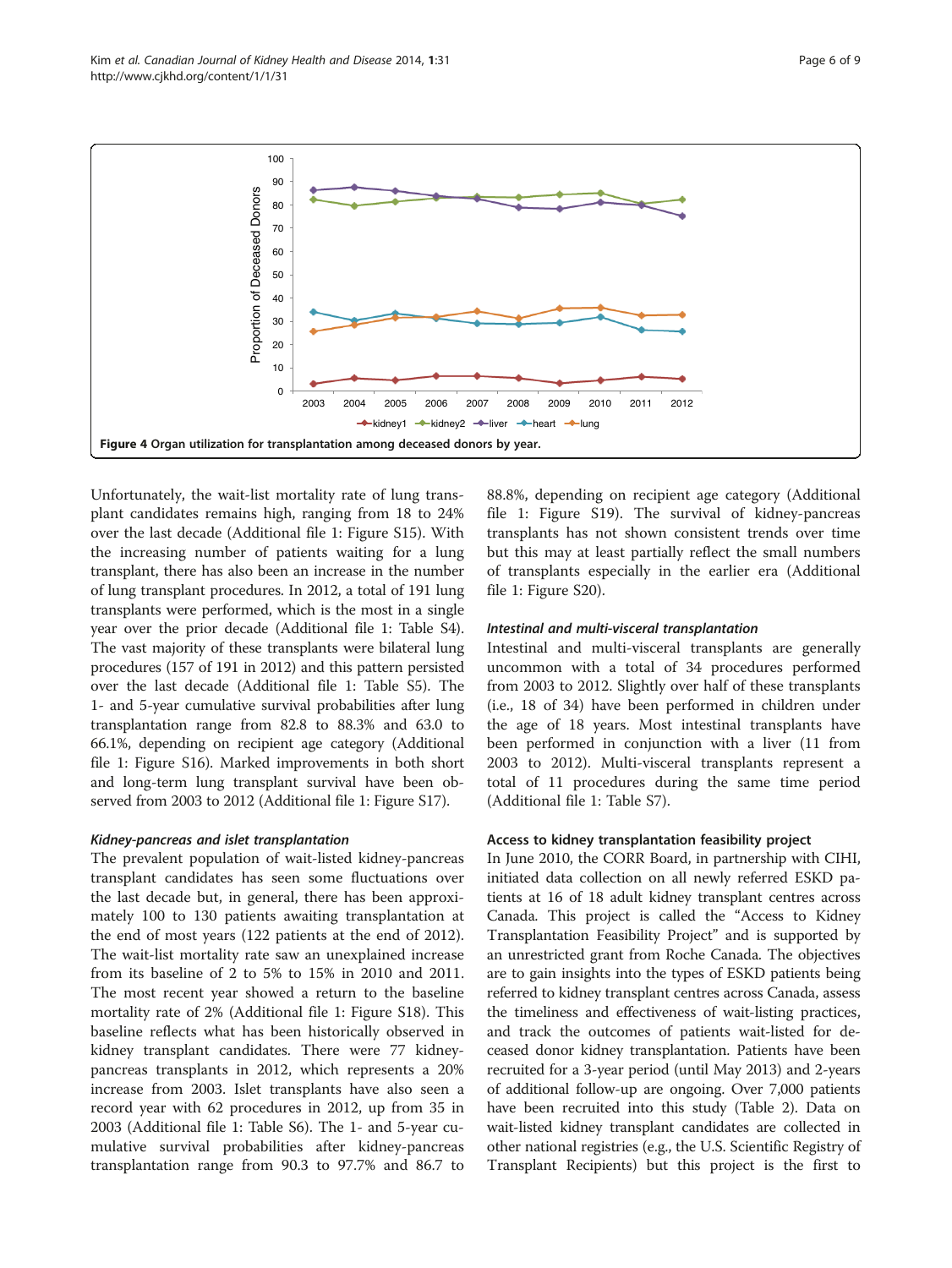<span id="page-6-0"></span>Table 2 Baseline characteristics of patient referred for kidney transplantation

| Patient characteristics at referral | <b>Summary measure</b> |  |  |  |  |
|-------------------------------------|------------------------|--|--|--|--|
| Total sample size                   | 7,409                  |  |  |  |  |
| Age (mean, years)                   | 52.3                   |  |  |  |  |
| Age $\geq$ 65 years (%)             | 19.2                   |  |  |  |  |
| Sex (%)                             |                        |  |  |  |  |
| Female                              | 36.9                   |  |  |  |  |
| Male                                | 63.1                   |  |  |  |  |
| Race (%)                            |                        |  |  |  |  |
| Caucasian                           | 52.2                   |  |  |  |  |
| Other                               | 28.2                   |  |  |  |  |
| Unknown                             | 19.5                   |  |  |  |  |
| Valid HCN (%)                       | 99.6                   |  |  |  |  |
| Valid postal code (%)               | 98.6                   |  |  |  |  |
| On dialysis (%)                     | 60.5                   |  |  |  |  |
| Not on dialysis, SCr (mean, µmol/L) | 383.4                  |  |  |  |  |
| Not on dialysis, SCr missing (%)    | 7.9                    |  |  |  |  |

collect information from the time of referral. As the study comes to completion, a number of analyses are planned with the goal of publishing the findings in peer-reviewed journals.

### Transplantation research using CORR

When a PubMed search of the terms "Canadian Organ Replacement Register" or "Canadian Organ Replacement Registry" and "transplantation" or "transplant" (as a MeSH or key word) was performed on 1 Sep 2014, a total of 49 citations were retrieved. Among these citations, 34 were transplant-related studies/reports using CORR data. Eight additional papers (seven original articles and one commentary) were retrieved from the lead author's files, resulting in a total of 42 publications (see the full list of citations in the Additional file [1](#page-7-0)). Over half of the papers  $(n = 25)$  related to kidney transplantation, while a smaller number of publications focused on extra-renal transplants  $(n = 9)$ , deceased organ donation  $(n = 1)$ , and general reports on ESKD and/or transplantation in Canada  $(n = 7)$ .

Along with studies that highlighted trends in transplantation in Canada, the availability of registries from other countries have allowed for international comparative analyses. For example, the mortality of kidney transplant recipients in Canadian vs. U.S. patients was investigated using data from CORR and the U.S. Scientific Registry of Transplant Recipients [[5\]](#page-7-0). This study revealed that U.S. patients were 35% more likely to die after kidney transplantation than their Canadian counterparts. This mortality difference was further accentuated the longer patients were on dialysis before transplant and the longer their follow-up after transplant. Similarly, an analysis comparing the graft survival of kidney transplants in Commonwealth countries (i.e., Canada, Australia, and the U.K.) vs. the U.S. showed that the former had comparable 5- and 10-year graft survival rates, whereas the U.S. rate was significantly lower at both time points [[6\]](#page-7-0). It was hypothesized that this observed difference in graft survival is at least partly driven by U.S. Medicare's limited coverage of immunosuppressive medications.

Other areas of transplant research using CORR include an evaluation of centre effects in kidney transplantation [[7\]](#page-7-0), the incidence of cancer and ESKD among heart and liver transplant recipients [\[8](#page-7-0)-[10](#page-7-0)], patient survival after kidney allograft failure [[11-13\]](#page-7-0), pediatric kidney transplant outcomes [\[14-](#page-7-0)[17\]](#page-8-0), access to kidney transplantation [[18](#page-8-0)-[20\]](#page-8-0), and an assessment of misattributed paternity in living kidney donors [[21](#page-8-0)]. These studies highlight the potential power of a national transplant registry in describing the epidemiology of solid organ transplantation (and related conditions), testing research hypotheses, and supporting the development of sound health policy. With improvements in data capture, completeness, and quality (as well as stronger engagement of key stakeholders), CORR has the potential to become an indispensible resource for patients, clinicians, researchers, and policy-makers, similar to other renal and transplant registries throughout the world (e.g., United States Renal Data System, Australia and New Zealand Dialysis and Transplant Registry).

A description of the CORR data request process can be found here (Additional file [2](#page-7-0)).

#### Future directions

In the near future, CORR will be changing from paperbased data submissions to an entirely electronic-based submission strategy. The goal is to transition to a paperless approach starting with the 2015 data submission cycle. For centres that cannot use the standardized electronic submission specifications geared towards existing databases (such as the one used by the Ontario Renal Network), a web-based data entry solution that will allow data capture similar to the current data reporting forms is being developed. Comprehensive communication and training strategies are also concurrently being developed. Electronic data submissions will improve the efficiency, accuracy, and completeness of data collection, as well as increase data privacy and security.

Another important issue for CORR will be its ongoing relationship with Canadian Blood Services and their Canadian Transplant Registry (CTR). As the CTR evolves to become the main source for national data on organ donation and transplantation, CORR will continue to assess and re-evaluate the scope of its data holdings and develop appropriate strategies to continue to serve its stakeholders. One possibility will be to exclusively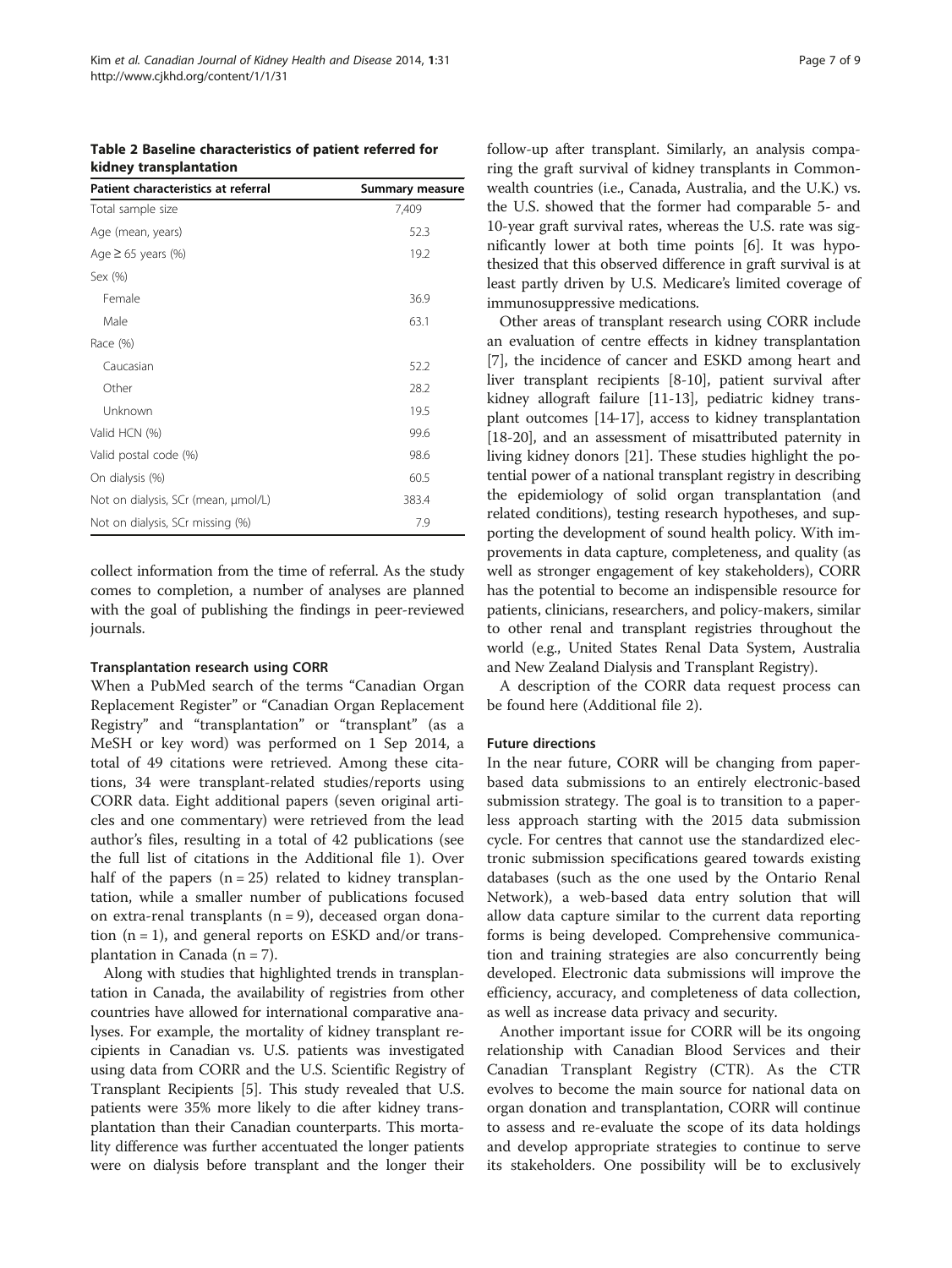<span id="page-7-0"></span>focus the registry's efforts on kidney disease/transplantation and potentially expand its data holdings to include important clinical events (e.g., acute rejection episodes), immunosuppressive drug regimens, and transplant tourism. An ongoing interaction between the CTR and CORR is essential to ensure that the full journey of a kidney patient (which commonly includes kidney transplantation) is well represented in the data holdings of both registries. At this time, CORR/CIHI is working with Canadian Blood Services to support and engage in the evolution of the CTR (including a comprehensive review and standardization of data elements to be captured in the CTR) and progress on this issue is being followed with great interest by the renal and transplant communities.

## Conclusion

CORR is an important source of information on the status of solid organ transplantation in Canada. It has and continues to provide its stakeholders with a national perspective on organ donation activity, the number/characteristics of organ donors and transplant candidates, and the longterm outcomes of solid organ transplant recipients. It is used for epidemiologic and health services research that contributes to improving clinical practice and informing the development of health policy in transplantation. CORR is an example of the power of registries for the surveillance and advancement of patient care in complex health care arenas such as transplantation. The importance of registry data in monitoring and improving care for Canadian solid organ transplant candidates/recipients cannot be overstated.

# Additional files

[Additional file 1:](http://www.cjkhd.org/content/supplementary/s40697-014-0031-8-s1.ppt) Supplemental Appendix. [Additional file 2:](http://www.cjkhd.org/content/supplementary/s40697-014-0031-8-s2.pdf) Data Request Process.

#### Abbreviations

CIHI: Canadian Institute for Health Information; CORR: Canadian Organ Replacement Register; CTR: Canadian Transplant Registry; ESKD: End-stage kidney disease; DCD: Donation after cardio-circulatory death; NDD: Neurological determination of death; OPO: Organ procurement organization; PMP: Per million population; VAD: Ventricular assist device.

#### Competing interests

The authors declare that they have no competing interests.

#### Authors' contributions

Study concept and design: SJK. Acquisition of data: SJK, JW, GW. Analysis and interpretation of data: SJK, SSAF, JK, LMM, SWK, SMS, LGS, DHK, KY, GW, JW, FI, ES, JSG. Drafting of the manuscript: SJK. Critical revision of the manuscript for important intellectual content: SJK, SSAF, JK, LMM, SWK, SMS, LGS, DHK, KY, GW, JW, FI, ES, JSG. Statistical analysis: FI, ES. Administrative, technical, or material support: SJK, JW, GW. Study supervision: SJK. All authors read and approved the final manuscript.

#### Acknowledgements

CORR would not exist without the voluntary participation of all the dialysis units, transplant programs, and organ procurement organizations across

Canada. A special thanks the work done by the numerous members of the participating professional societies who have served on the CORR Board of Directors over the last 25 years.

#### Author details

<sup>1</sup>Department of Medicine, Division of Nephrology, University of Toronto, 585 University Avenue, 11-PMB-129, Toronto, ON M5G 2 N2, Canada. <sup>2</sup>Multi-Organ Transplant Program, University Health Network, Toronto, ON Canada. <sup>3</sup>Department of Medicine, Division of Nephrology, University of Saskatchewan, Saskatoon, SK, Canada. <sup>4</sup>Department of Medicine, Division of Nephrology, Western University, London, ON, Canada. <sup>5</sup>Department of Medicine, Division of Nephrology, University of Alberta, Edmonton, AB, Canada. <sup>6</sup>Department of Pediatrics, Division of Nephrology, University of Calgary, Calgary, AB, Canada. <sup>7</sup> Department of Medicine, Division of Respirology, University of Toronto, Toronto, ON, Canada. <sup>8</sup>Department of Medicine, Division of Cardiology, University of Alberta, Edmonton, AB, Canada. <sup>9</sup> Donation and Transplantation, Canadian Blood Services, Ottawa, ON, Canada. <sup>10</sup>Canadian Institute for Health Information, Toronto, ON, Canada. 11Department of Medicine, Division of Nephrology, University of British Columbia, Vancouver, BC, Canada.

#### Received: 3 September 2014 Accepted: 18 November 2014 Published online: 09 December 2014

#### References

- 1. Moist LM, Fenton S, Kim SJ, Gill JS, Ivis F, de Sa E, Wu J, Al-Jaishi A, Sood M, Klarenbach SW, Hemmelgarn B, Kappel JE: Canadian organ replacement register (CORR): reflecting the past and embracing the future. Can J Kidney Health Dis 2014, 1:26.
- 2. Canadian Institute for Health Information: Canadian Organ Replacement Register Annual Report: Treatment of End-Stage Organ Failure in Canada, 2003 to 2012. Ottawa, ON: CIHI; 2014.
- 3. Call to Action: A strategic Plan to Improve Organ and Tissue Donation and Transplantation Performance for Canadians. Ottawa, ON: Canadian Blood Services; 2011.
- 4. Kirklin JK, Naftel DC, Pagani FD, Kormos RL, Stevenson LW, Blume ED, Miller MA, Baldwin T, Young JB: Sixth INTERMACS annual report: a 10,000-patient database. J Heart Lung Transplant 2014, 33(6):555–564.
- 5. Kim SJ, Schaubel DE, Fenton SS, Leichtman AB, Port FK: Mortality after kidney transplantation: a comparison between the United States and Canada. Am J Transplant 2006, 6(1):109–114.
- 6. Gill JS, Tonelli M: Penny wise, pound foolish? Coverage limits on immunosuppression after kidney transplantation. N Engl J Med 2012, 366(7):586–589.
- 7. Kim SJ, Schaubel DE, Jeffery JR, Fenton SS: Centre-specific variation in renal transplant outcomes in Canada. Nephrol Dial Transplant 2004, 19(7):1856–1861.
- 8. Alam A, Badovinac K, Ivis F, Trpeski L, Cantarovich M: The outcome of heart transplant recipients following the development of end-stage renal disease: analysis of the Canadian Organ Replacement Register (CORR). Am J Transplant 2007, 7(2):461–465.
- 9. Jiang Y, Villeneuve PJ, Fenton SS, Schaubel DE, Lilly L, Mao Y: Liver transplantation and subsequent risk of cancer: findings from a Canadian cohort study. Liver Transpl 2008, 14(11):1588–1597.
- 10. Jiang Y, Villeneuve PJ, Wielgosz A, Schaubel DE, Fenton SS, Mao Y: The incidence of cancer in a population-based cohort of Canadian heart transplant recipients. Am J Transplant 2010, 10(3):637–645.
- 11. Knoll G, Muirhead N, Trpeski L, Zhu N, Badovinac K: Patient survival following renal transplant failure in Canada. Am J Transplant 2005, 5(7):1719–1724.
- 12. Perl J, Hasan O, Bargman JM, Jiang D, Na Y, Gill JS, Jassal SV: Impact of dialysis modality on survival after kidney transplant failure. Clin J Am Soc Nephrol 2011, 6(3):582–590.
- 13. Rao PS, Schaubel DE, Saran R: Impact of graft failure on patient survival on dialysis: a comparison of transplant-naive and post-graft failure mortality rates. Nephrol Dial Transplant 2005, 20(2):387–391.
- 14. Samuel SM, Foster BJ, Tonelli MA, Nettel-Aguirre A, Soo A, Alexander RT, Crowshoe L, Hemmelgarn BR, Pediatric Renal Outcomes Canada Group: Dialysis and transplantation among Aboriginal children with kidney failure. CMAJ 2011, 183(10):E665–E672.